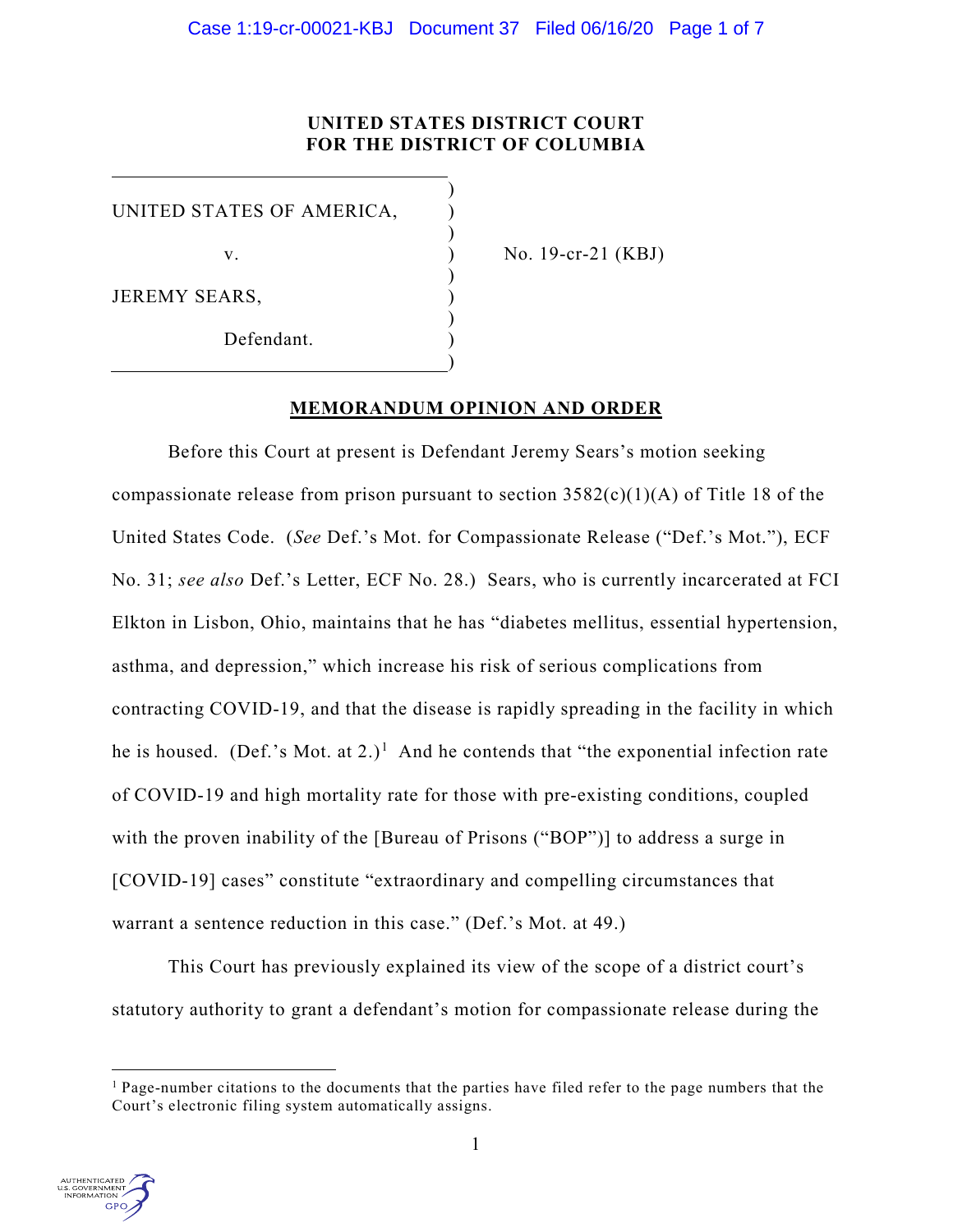COVID-19 pandemic. *See United States v. Johnson*, No. 15-CR-125 (KBJ), 2020 WL 3041923, at \*2–5 (D.D.C. May 16, 2020) (describing the statutory framework for motions for compassionate release under 18 U.S.C. § 3582(c)(1)(A)). It has now reviewed Sears's motion, the Government's opposition thereto (*see* Gov't Opp'n, ECF No. 33), and Sears's reply (*see* Def.'s Reply, ECF No. 34) in light of those standards, and for the reasons explained below, the Court finds that Sears's release at this time would undermine the purposes of punishment that this Court evaluated when it imposed the original sentence pursuant to the factors Congress set forth in section 3553(a) of Title 18 of the United States Code. *See Johnson*, 2020 WL 3041923, at \*5 (suggesting that the section 3553(a) factors might warrant denial of a motion for compassionate release brought under section  $3582(c)(1)(A)$  even if the COVID-19 pandemic and the defendant's medical conditions are extraordinary and compelling reasons to release him). Consequently, Sears's motion for compassionate release must be **DENIED**.

I.

In *Johnson*, this Court detailed its understanding of section 3582(c)(1)(A)'s framework for a district court's consideration of a defendant's motion for compassionate release, *see Johnson*, 2020 WL 3041923, at \*3–4, and that legal analysis is incorporated by reference here. In brief and as relevant to Sears's compassionate release motion, under section  $3582(c)(1)(A)$ , a court must undertake what is essentially a three-pronged inquiry to determine: *first*, whether the defendant has exhausted his administrative remedies, and if not, whether the statutory exhaustion requirement should be waived; *second*, whether there are extraordinary and compelling reasons that warrant a reduction of the term of imprisonment that the court previously imposed; and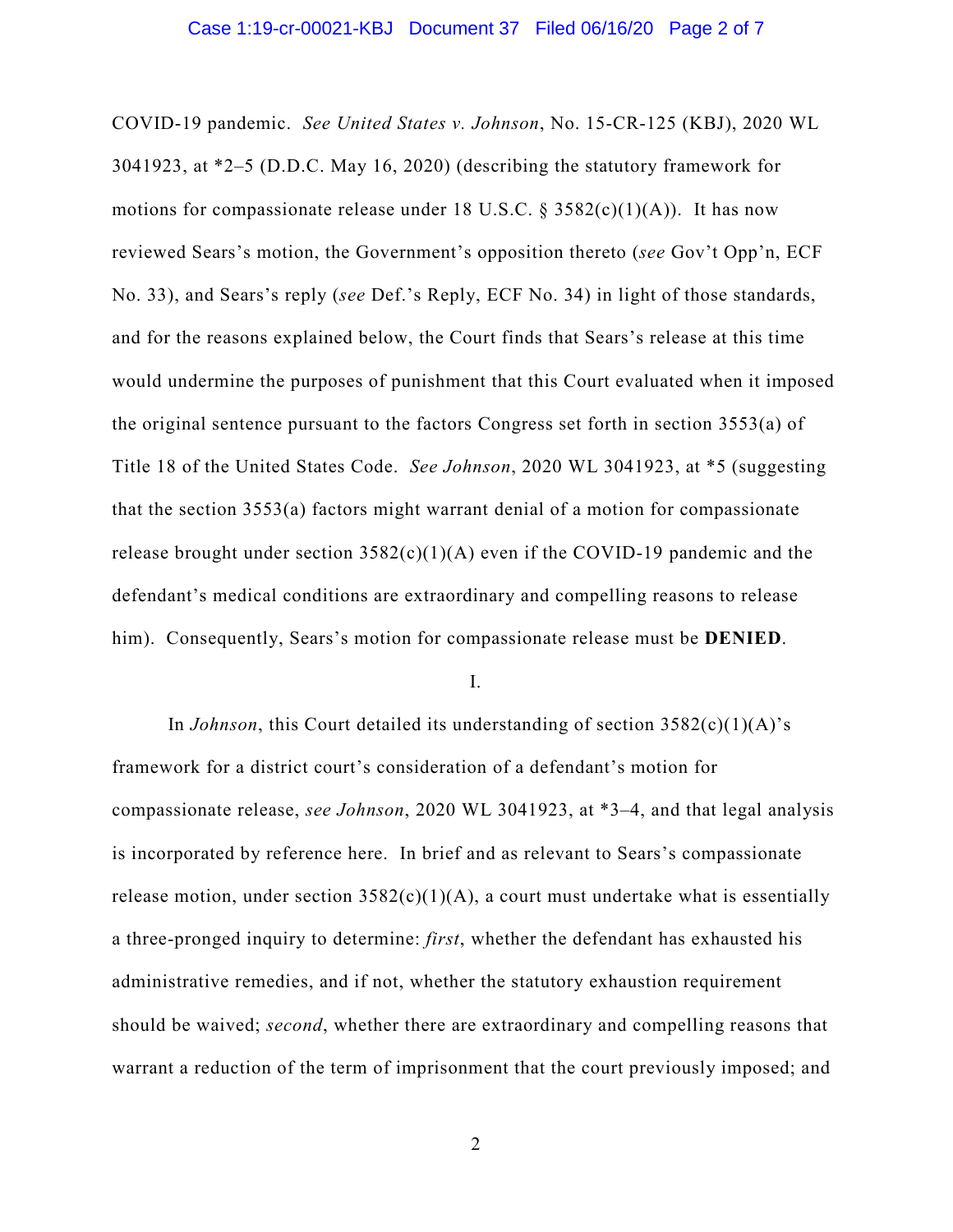## Case 1:19-cr-00021-KBJ Document 37 Filed 06/16/20 Page 3 of 7

*third*, whether any such reduction is consistent with the factors set forth in section 3553(a), including and especially the need for the sentence imposed to ensure public safety. *See id.*; *see also* 18 U.S.C. § 3582(c)(1)(A). And the Court may only reduce a defendant's term of imprisonment under section  $3582(c)(1)(A)$  if each of these three inquiries results in an affirmative answer. *See Johnson*, 2020 WL 3041923, at \*3–4; *see also United States v. Wade*, No. 2:99-cr-00257-3, 2020 WL 1864906, at \*6–7 (C.D. Cal. Apr. 13, 2020).

### II.

In the instant case, Sears has failed to exhaust his administrative remedies, but this Court agrees with defense counsel that any requirement that he do so must be excused on futility grounds. (*See* Def.'s Mot. at 15–16 (explaining that seeking administrative remedy is futile because Sears was among 760 inmates at FCI Elkton that BOP evaluated in response to a court order and found "did not qualify" for home confinement); *see also* Def.'s Reply at 3 (indicating that Sears's inmate records show that BOP "evaluated him for home confinement on May 25, 2020, and denied him" such release).) The Court is also persuaded that Sears has serious underlying medical conditions that, when considered in conjunction with the COVID-19 pandemic and the prevalence of that disease in the facility where he is housed, qualify as "extraordinary and compelling" reasons to justify his release. (*See* Def.'s Mot. at 34–49; Ex. A to Def.'s Mot., ECF No. 35, at 8 (medical records showing current conditions of diabetes mellitus, essential hypertension, asthma, and depression)); *see also Johnson*, 2020 WL 3041923, at \*10–11 (finding that the spread of COVID-19 in a jail facility and the defendant's "mental and physical health conditions[] constitute extraordinary and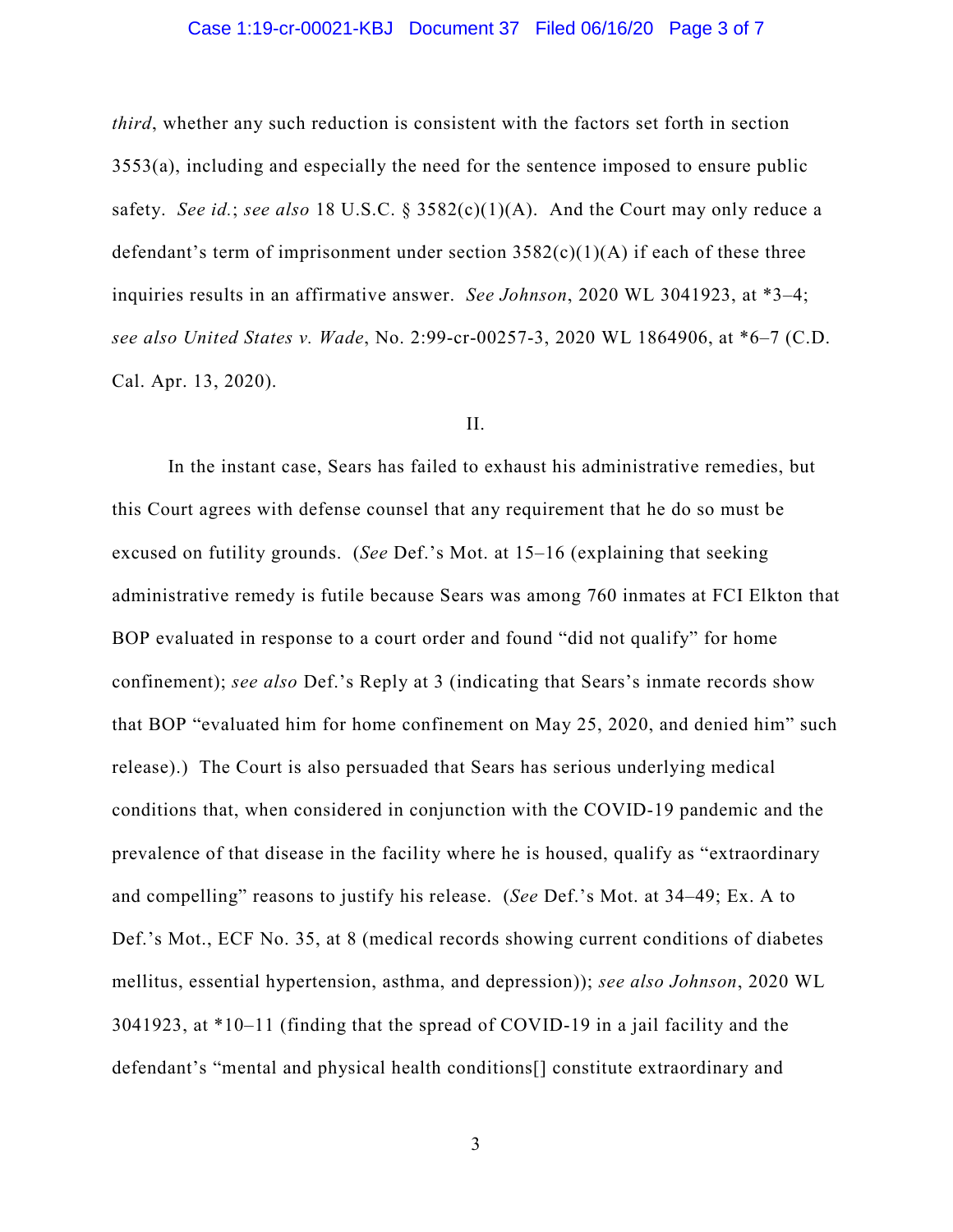#### Case 1:19-cr-00021-KBJ Document 37 Filed 06/16/20 Page 4 of 7

compelling reasons" for a sentence reduction for the purpose of section  $3582(c)(1)(A)$ (internal quotation marks, alterations, and citation omitted)).

Nevertheless, section 3582 requires the Court to consider the section 3553(a) factors, to the extent that they are appropriate, prior to ordering the requested sentence reduction, *see* 18 U.S.C.  $\S$  3582(c)(1)(A), and this Court does not, and cannot, find that a reduction in Sears's term of imprisonment is consistent with the section 3553(a) factors at this time. Specifically, the applicable statutory sentencing factors including "the nature and circumstances of the offense[,]" 18 U.S.C. § 3553(a)(1), "the history and characteristics of the defendant[,]" *id.*, and "the need for the sentence imposed . . . to protect the public from further crimes of the defendant," *id.*  $\S$  3553(a)(2)(C)—compel the conclusion that the purposes of punishment would not be served if Sears's sentence was reduced from the 71 months of imprisonment that the Court imposed during Sears's sentencing hearing on May 15, 2019, to the 23 months Sears has served up to this point. *See, e.g.*, *United States v. Jones*, No. 17-CR-00070- VC-1, 2020 WL 1814616, at \*1 (N.D. Cal. Apr. 10, 2020) (finding that, where a defendant's original sentence for possession and distribution of child pornography was 72 months, an effective sentence of 17 months "would fail to reflect the seriousness of the offense and to provide just punishment").

With respect to "the nature and circumstances" of Sears's offense, 18 U.S.C. § 3553(a)(1), Sears pled guilty to an information charging him with distribution of child pornography, in violation of section 2252(a)(2) of Title 18. (*See* Minute Entry of Feb. 21, 2019; Information, ECF No. 13.) As this Court stated during Sears's sentencing hearing, the possession and distribution of child pornography is an extremely serious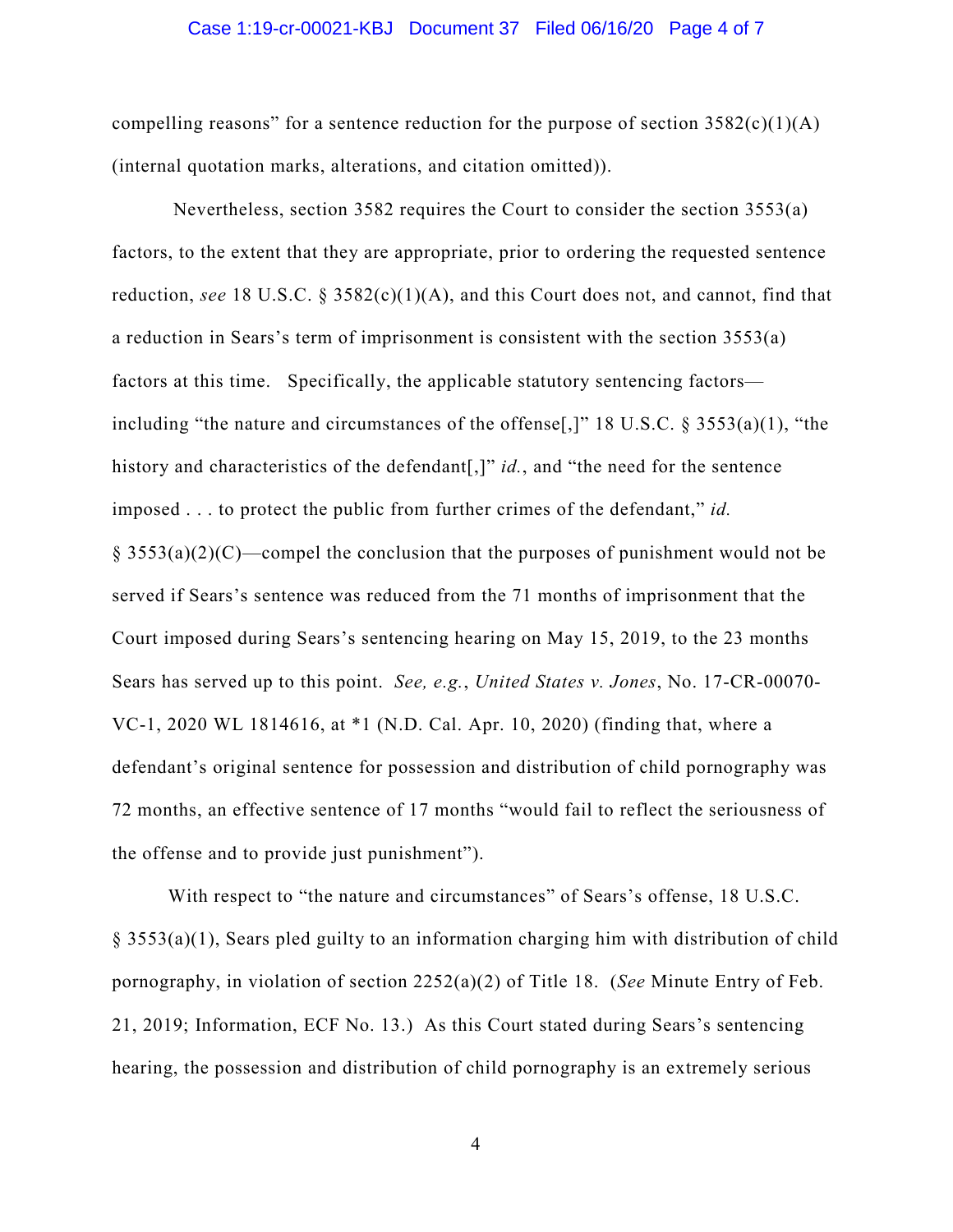### Case 1:19-cr-00021-KBJ Document 37 Filed 06/16/20 Page 5 of 7

crime because it involves trading depictions of the actual sexual assault of children, and the abuse that these child victims endure will remain available on the internet forever. As relevant here, on multiple occasions in December of 2017, Sears used the instant messaging application "Kik" to send hundreds of videos depicting the sexual abuse of teenage and prepubescent minors to an undercover officer, including videos of "female children under the age of approximately ten[.]" (Statement of Offense, ECF No. 17, at 2.)

Importantly, Sears also admitted to doing *more* than just possessing and distributing generic and graphic depictions of child molestation. In addition, Sears also provided photos of his *own* prepubescent female relative to the undercover officer, to verify that he had access to a child and thus encourage his own reciept of pornographic images involving child victims. (See Statement of Offense at 5.)<sup>[2](#page-4-0)</sup> Sears also sent similar photos of a friend's prepubescent child which were taken without the child's knowledge and, again, were distributed to curry favor with someone Sears believed would get sexual gratification from such photos. Neither of these sets of photos constituted child pornography in and of themselves because both children were clothed, and the Government did not bring separate charges related to these particular acts. But as the Court previously explained, it is clear that these two young girls were victims insofar as Sears was an adult in their lives who intentionally sexualized them by recording them without their knowledge and sharing their images with predators. Those despicable acts, as well as the hundreds of videos of abuse, degradation, and sexual violence against children that Sears possessed and distributed, strongly suggest that

<span id="page-4-0"></span> $2$  The Court uses the phrase "female relative" to protect the minor child's privacy.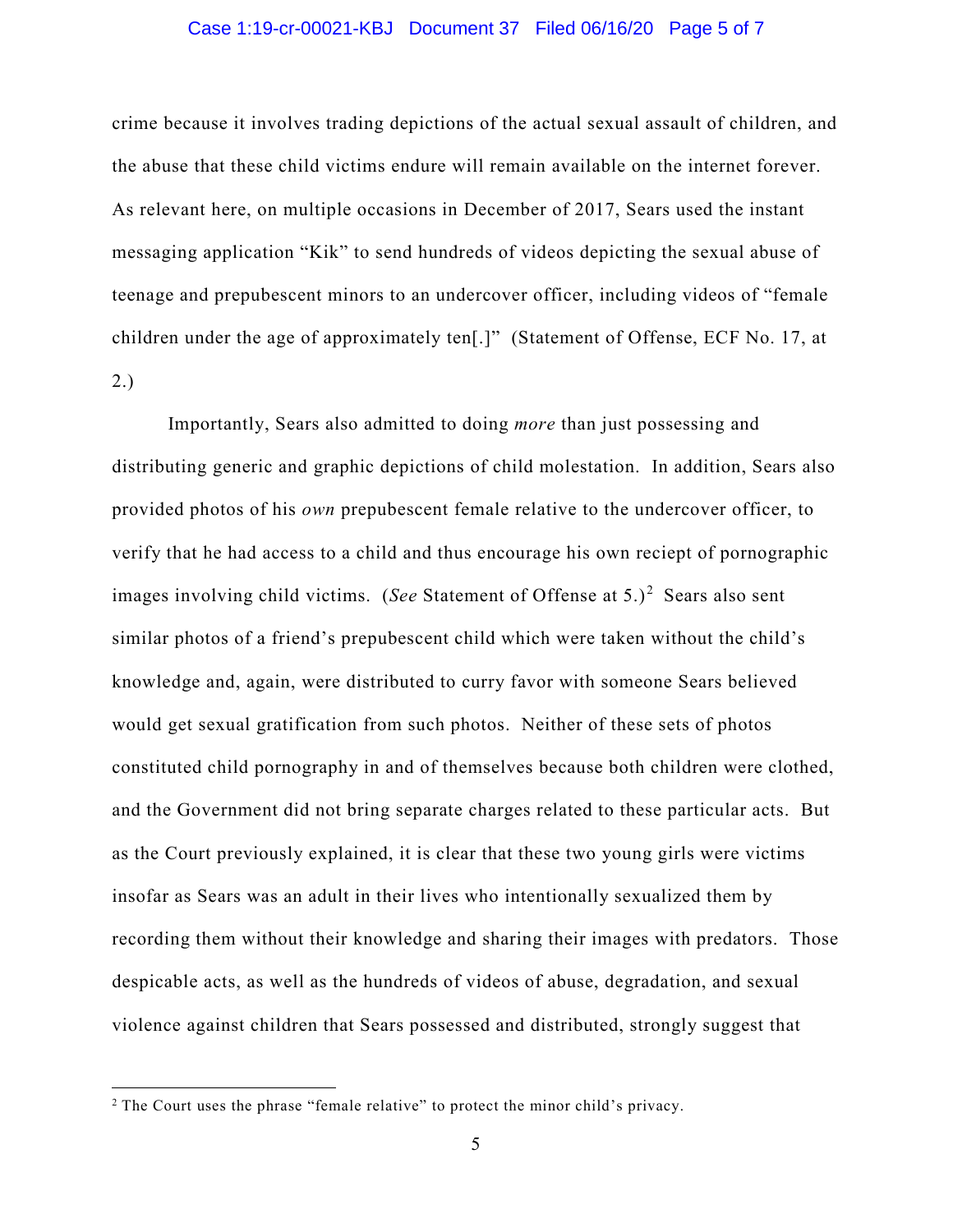#### Case 1:19-cr-00021-KBJ Document 37 Filed 06/16/20 Page 6 of 7

Sears poses a threat to children, and the disturbing nature of his offenses is sufficient to persuade this Court that a substantial period of incarceration was, and still is, justified.

Sears's history and characteristics, *see* 18 U.S.C. § 3553(a)(1), include the fact that Sears has no prior criminal history and also has an extensive network of family support. (*See* Def.'s Mot. at 54.) The Court took both of these circumstances into consideration when it sentenced Sears initially. But the Court also noted that Sears had a psychosexual evaluation that indicated that he is at high risk of reoffending without treatment (*see* Presentencing Report, ECF No. 23, ¶ 77), and it appears that Sears has not yet received any sex offender treatment while in BOP custody (*see* Def.'s Reply at 5). This is problematic primarily because the Court must assess the risk to public safety when it evaluates whether or not a defendant is too dangerous to be released notwithstanding the fact that there may be extraordinary and compelling reasons to do so. *See Johnson*, 2020 WL 3041923, at \*11; *see also* U.S.S.G. § 1B1.13(1)(A), (2). And the evidence presented during Sears's initial sentencing proceeding plainly demonstrated that, in the absence of any sex offender treatment, Sears would continue to pose a danger to the community if he is released.

It is also entirely unclear whether any conditions of release could be fashioned that could ensure the safety of the community. Sears has proposed a release plan in which he represents that he can live with his mother, but Sears has apparently had an estranged relationship with his mother for much of his life (*see* Def.'s Reply at 7), and that circumstance raises the specter of instability with respect to this proposed living arrangement. *See Coleman v. United States*, No. 4:17-CR-69, 2020 WL 3039123, at \*5 (E.D. Va. June 4, 2020) (explaining that defendant's alienation from family members